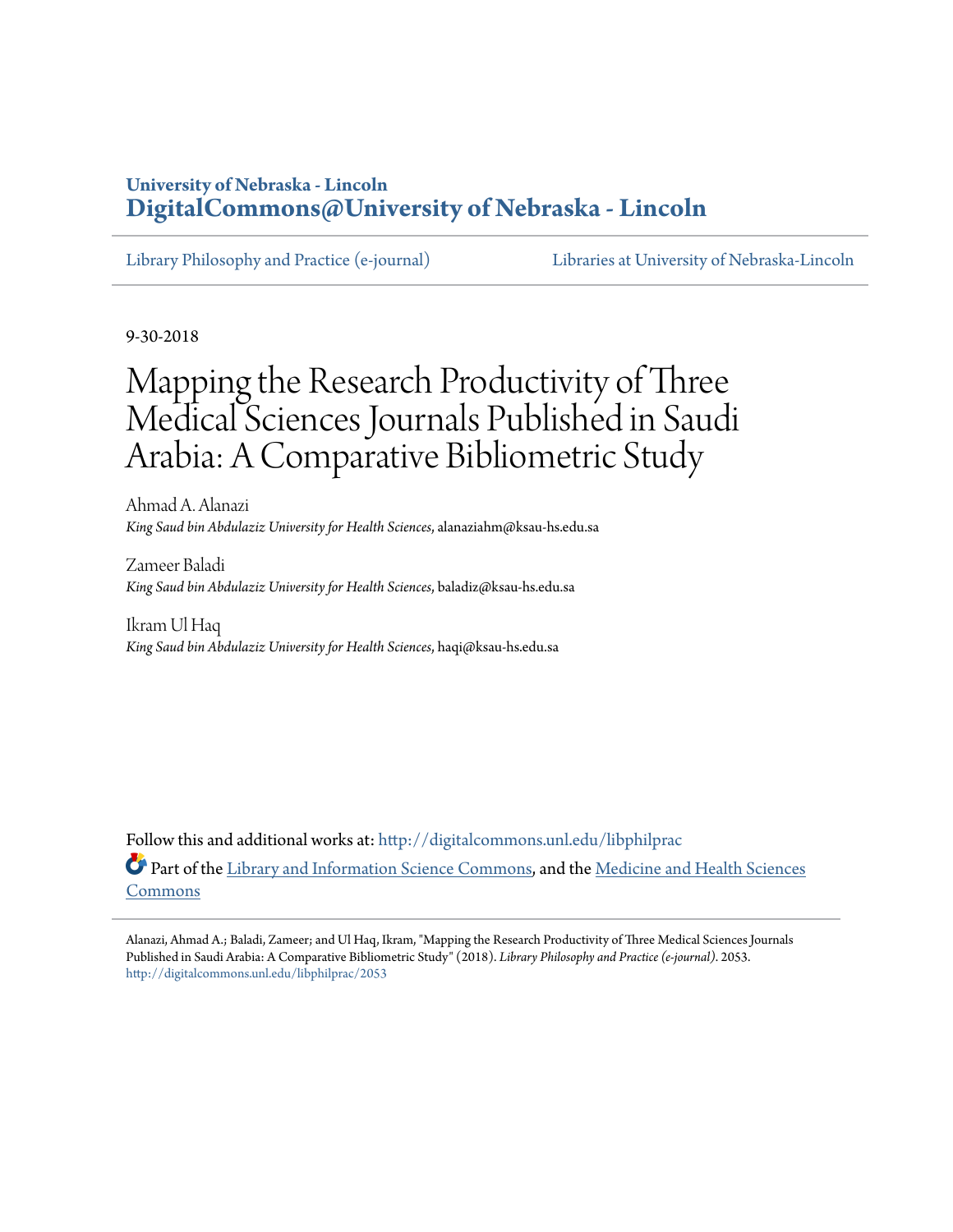### **Mapping the Research Productivity of Three Medical Sciences Journals Published in Saudi Arabia: A Comparative Bibliometric Study**

Ahmad A. Alanazi,<sup>1</sup> Zameer Hussain Baladi,<sup>2</sup> Ikram Ul Haq<sup>3</sup>

- 1. Ahmad A. Alanazi, AuD, PhD. Assistant Professor, College of Applied Medical Sciences King Saud Bin Abdulaziz University for Health Sciences Riyadh, Saudi Arabia Email: [alanaziahm@ksau-hs.edu.sa](mailto:alanaziahm@ksau-hs.edu.sa)
- 2. Zameer Hussain Baladi, DPA. MLIS. M.Phil. Librarian, College of Applied Medical Sciences King Saud Bin Abdulaziz University for Health Sciences, Riyadh, Saudi Arabia Email: [baladiz@ksau-hs.edu.sa](mailto:baladiz@ksau-hs.edu.sa)
- 3. Ikram Ul Haq, MLIS. Librarian, College of Dentistry King Saud Bin Abdulaziz University for Health Sciences Riyadh, Saudi Arabia Email: [haqi@ksau-hs.edu.sa](mailto:haqi@ksau-hs.edu.sa)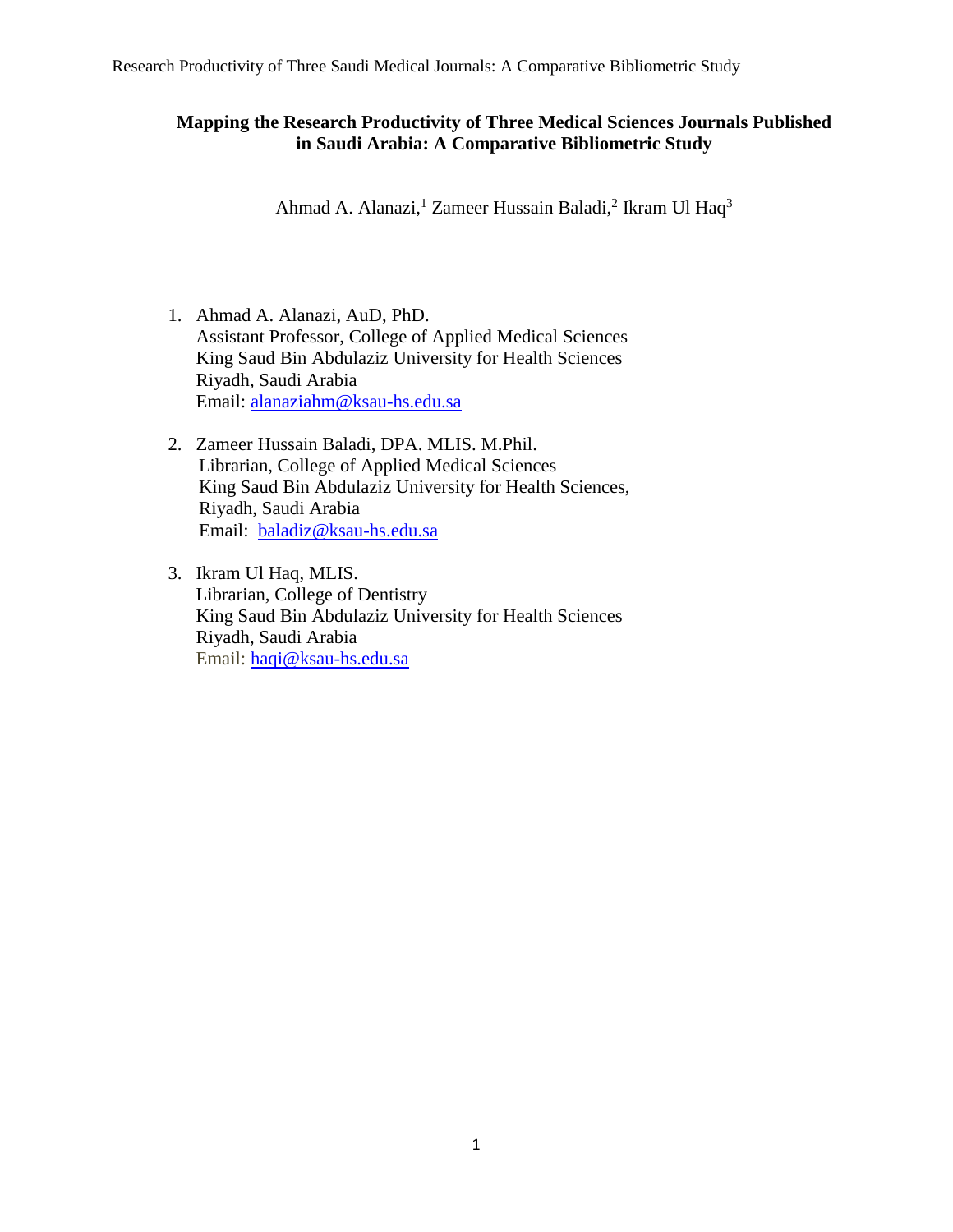#### **Abstract**

**Introduction**: The purpose of this study was to compare the progress of research outcomes specifically of three old and new established Saudi medical research journals: Saudi Journal of Medicine and Medical Sciences (SJMMS), Journal of Saudi Heart Association (JSHA), and Journal of Infection and Public Health (JIPH) for the period of 2013 to 2017.

**Materials and Methods**: Scientific papers under the titles of original and review articles, short communications, case and short reports were downloaded from the websites of these journals. The data was analyzed according to three parameters: the growth of publication, the types of publication, and the authorship pattern.

**Results**: The findings of the study revealed that 827 articles were contributed by 3808 authors with an average of 4.6 authors per article, and 12.9% articles were published in 64 issues of SJMMS (n=600, 15.7%) , JSHA (n=951, 24.9%), and JIPH (n=2257, 59.2%) during 2013–2017. The majority of articles (n=746, 90.2%) included more than one author, leaving only 81 articles (9.7%) were prepared by single (or solo) authors. The authors have been collaborated with national and international authors for their scholarly work.

**Conclusions**: The comparison of bibliometric indicators of the three medical journals showed the rising tendency of research publications and the high rate of collaborative research output. These journals contributed a massive number of research papers during the period of five years. Collaboration among researchers facilitates sharing knowledge and techniques and brings a mixture of positive scientific thoughts. The unified bylaws for faculty in Saudi universities should give more weight to multi-authored papers.

**Keywords:** Bibliometric; Collaboration; Medical Sciences; Research Productivity; Saudi Arabia.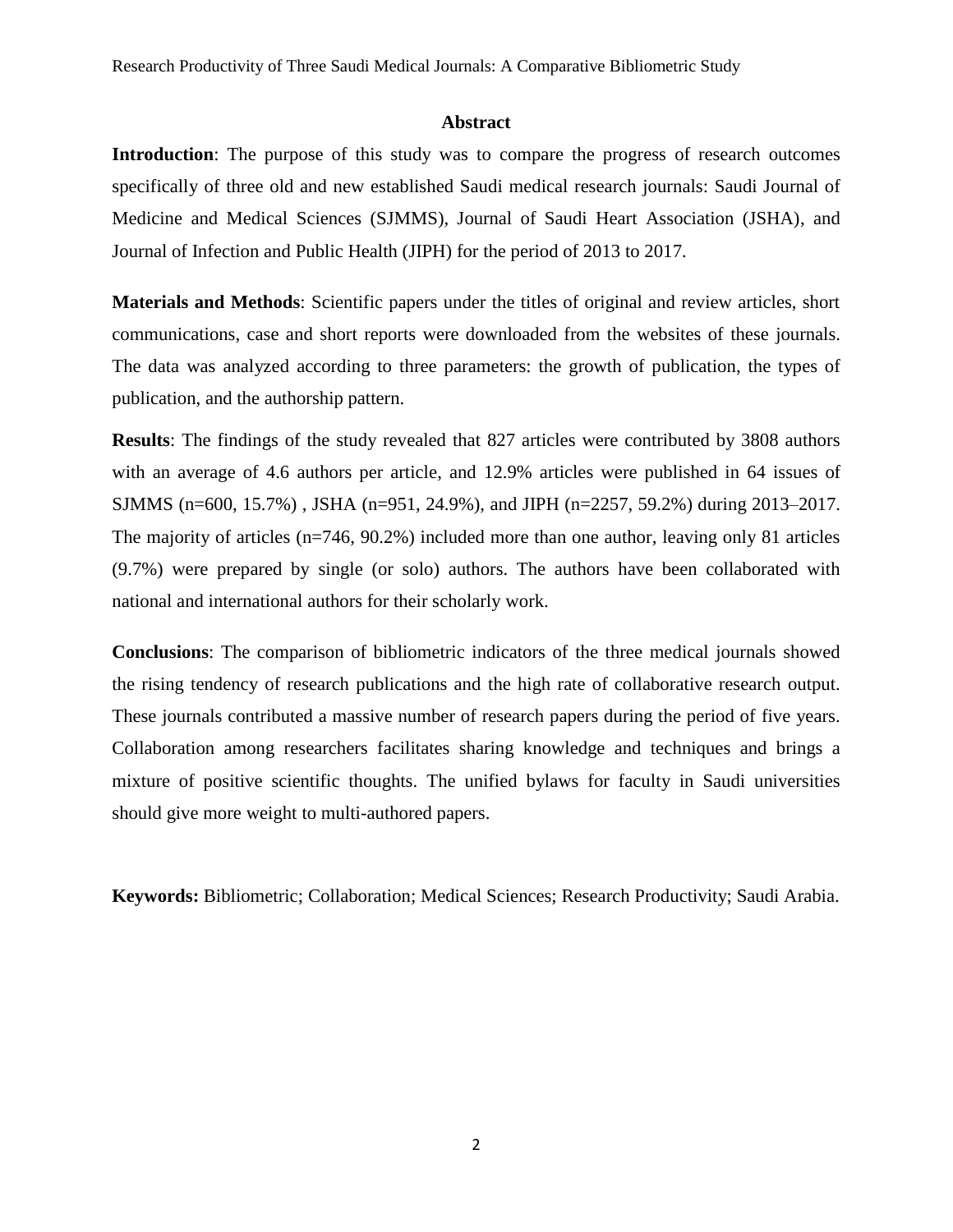#### **1. Introduction**

Saudi Arabia (SA) has been playing a leading role in the development of scientific knowledge in the Arab world and progressing rapidly in field of scholarly communication. The Saudi government provides a huge support for improving education, research and innovations. Therefore, the number of degree awarding research institutions and scholarly journals has increased since 2000, accordingly the research activities particularly in health sciences have been growing (Al-Bishri, 2013; Latif, 2015; Meo, Hassan, & Usmani, 2013). Scientific productivity is usually considered fundamental to scientific career advancement. To examine and assess the scientific productivity of publications in any particular subject at any specific time, a bibliometric analysis is useful via the use of citation indicators. This type of statistical analysis was firstly described by Prichard (1969) as "*statistical bibliography"* and defined as "*the application of mathematics and statistical methods to books and other media of communication.*" (p. 348)

The bibliometric studies in health sciences have become popular because funding organizations, scientists and policy makers request frequent assessment of the research activities. The bibliometric studies assist in (a) classifying weak and strong areas of published research, (b) identifying productive researchers and institutions, and (c) recognizing collaborative patterns to conduct research. Scientific progress of any institution or specialty can be determined by the growth and the impact of the published research (Baladi & Umedani 2017; Ullah et al., 2016). Scholarly journals are the major channel for communication and disseminating research results to the scientific community around the world. These journals allow researchers with a platform to publish their research findings and provide up-to-date information in the research field of their interest (Mohan & Rajgoli 2017). The present study aimed to compare bibliometric indicators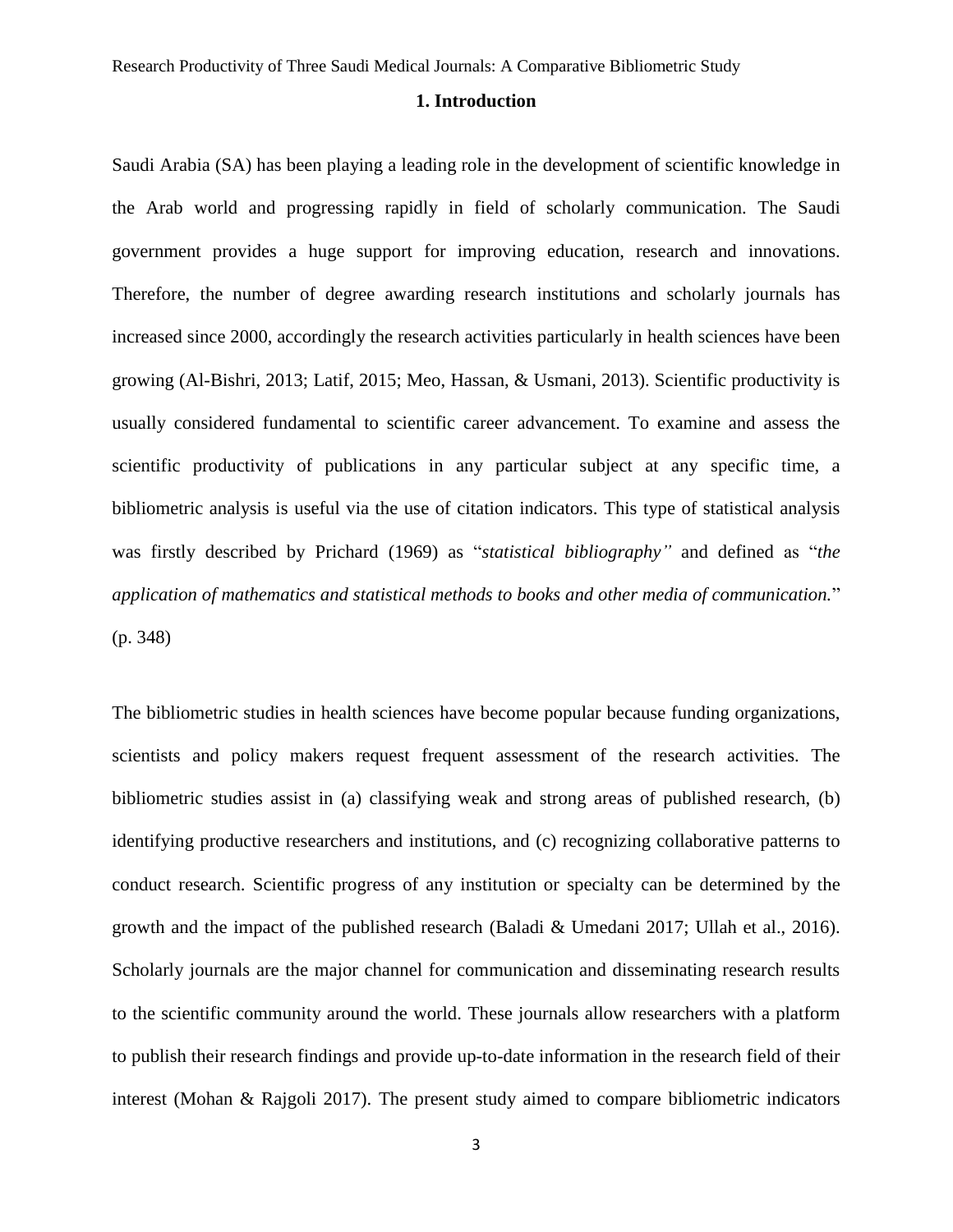Research Productivity of Three Saudi Medical Journals: A Comparative Bibliometric Study and ascertain the growth of research outcomes among Saudi medical research journals. To combine between old and new established journals with different scope and spectrum, three journals (a) Saudi Journal of Medicine and Medical Sciences (SJMMS), (b) Journal of Saudi Heart Association (JSHA), (c) Journal of Infection and Public Health (JIPH) for the period of 2013 to 2017 were selected.

#### **1.1 Saudi Journal of Medicine & Medical Sciences (SJMMS)**

SJMMS is a peer-reviewed journal published by Imam Abdulrahman Bin Faisal University. This journal publishes three issues in English per year, and its first issue was published in January 2013. The scope of SJMMS covers the area of health specialties. SJMMS is available in print and online [\(http://www.sjmms.net/\)](http://www.sjmms.net/).

#### **1.2 Journal of the Saudi Heart Association (JSHA)**

JSHA is a peer-reviewed journal published by King Saud University in collaboration with Elsevier. JSHA is the official publication of the Saudi Heart Association. This journal publishes four issues in English per year, and its first issue was published in 1988. The scope of JSHA is cardiovascular diseases. JSHA is available in print and online [\(http://www.journalofthesaudiheart.com/\)](http://www.journalofthesaudiheart.com/).

#### **1.3 Journal of Infection and Public Health (JIPH)**

JIPH is a peer-reviewed journal published by the Ministry of National Guard Health Affairs, King Saud Bin Abdulaziz University for Health Sciences (KSAU-HS), and the Saudi Association for Public Health in collaboration with Elsevier. JIPH published two issues in English per year in 2008, but JIPH has started publishing bi-monthly since 2011. The scope of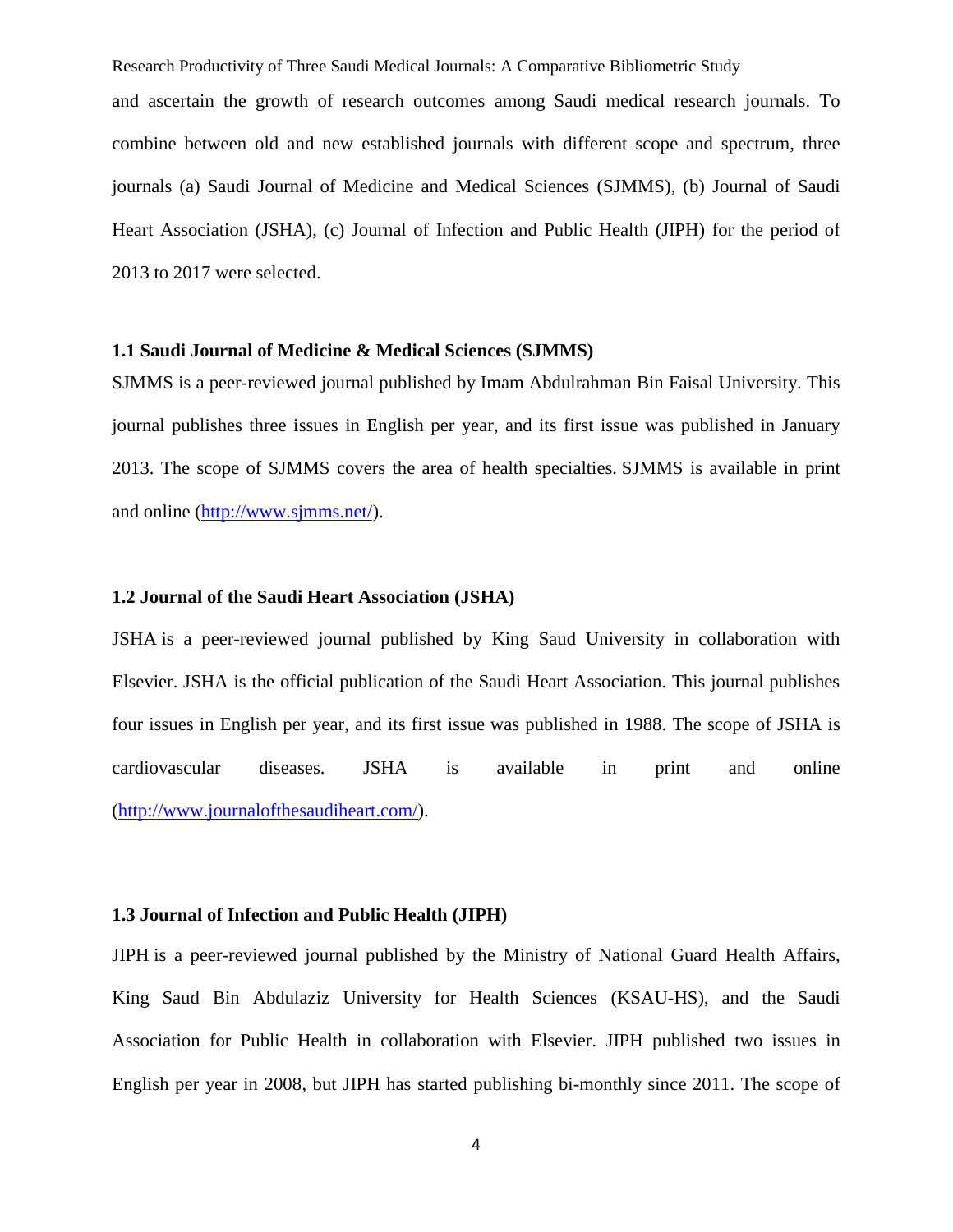Research Productivity of Three Saudi Medical Journals: A Comparative Bibliometric Study the journal covers the area of infection prevention and control, microbiology, infectious diseases, public health and the application of healthcare epidemiology. JIPH is available in print and online [\(http://www.jiph.org/\)](http://www.jiph.org/).

#### **2. Methods**

This is an introspective observational study carried out in the College of Applied Medical Sciences, KSAU-HS. The study data was taken from the websites of the targeted journals and mainly segregated based on three parameters: (a) the growth of publication, (b) types of publication, and (c) the authorship pattern. Excel spreadsheets were used for calculating and analyzing the data.

#### **2.1 Objectives**

The specific objective of the current study addresses the following aspects:

- 1. The growth of publication that compares the year and issue distribution of publications.
- 2. The types of publication that include the assessment of original and review articles, short communications, and case and short reports.
- 3. The authorship pattern that identifies the authorship pattern and research collaboration.

#### **2.2 Literature Review**

The review of relevant literature revealed some bibliometric studies that were conducted in SA. Alhaider, Ahmed, and Gupta (2015) analyzed 1386 pharmaceutical research produced in SA from 2001 to 2010. The study revealed that Saudi Pharmaceutical Journal was on the top list of 15 journals with 145 articles, King Saud University found to be most productive institution with 505 papers. Saquib et al. (2017) conducted a bibliometric assessment for 295 articles on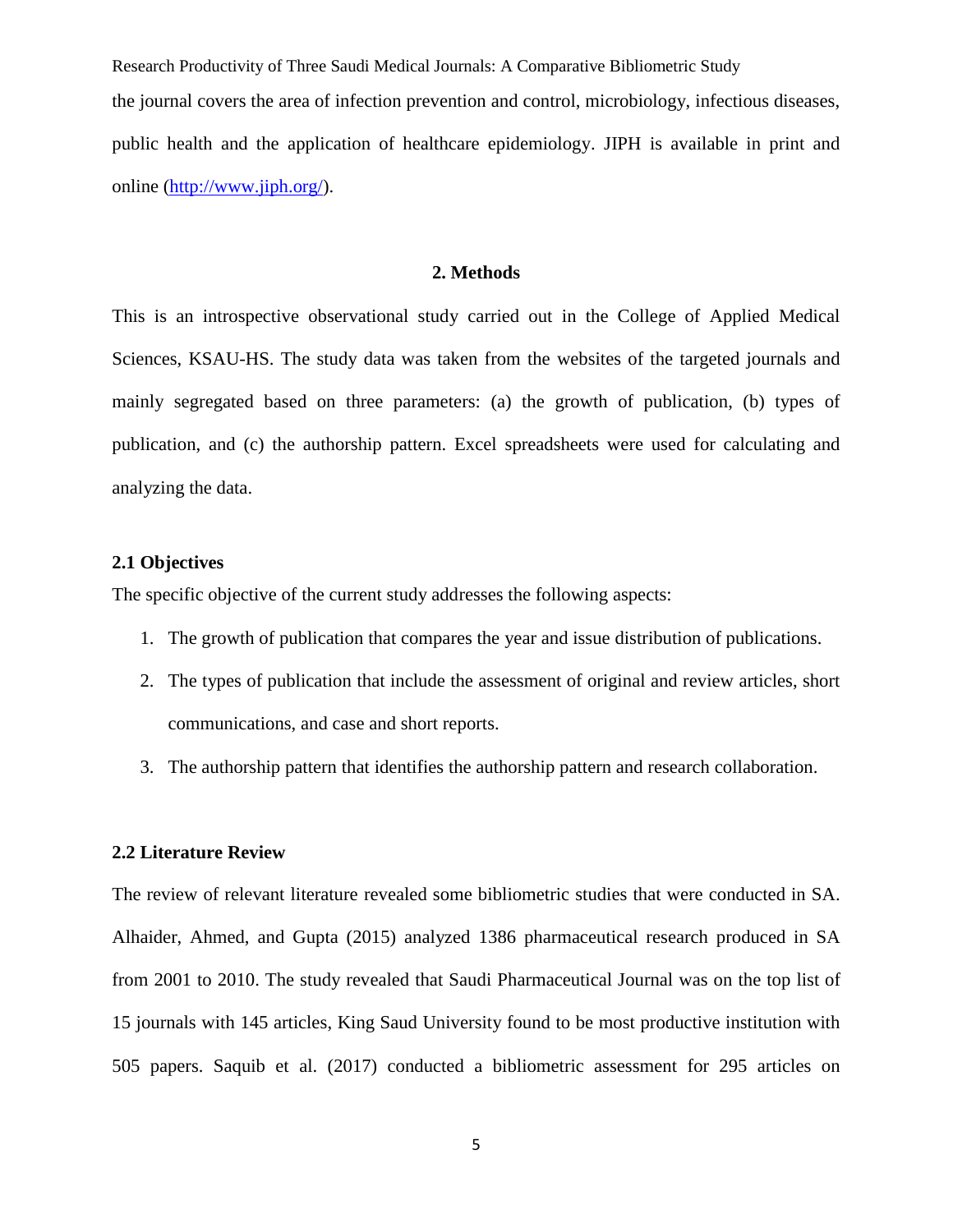Research Productivity of Three Saudi Medical Journals: A Comparative Bibliometric Study cardiovascular diseases published during 1986 to 2015 in SA. The study focused on the type of cardiovascular diseases and research design and did not identify the journals' rank and origin.

Haq, Al Fouzan, and Baladi (2017) examined 45 research on oncology for the period of 2007– 2015. The majority of the articles (n=33) were published in international journals, leaving only nine articles published in local journals. Shehatta and Mahmood (2016) inspected 88,506 research articles produced by Saudi researchers from 1980 to 2014. Of the total papers, 28% were about medical and health sciences. The majority of the articles were published in two Saudi journals indexed in the Web of Science: Saudi Medical Journal and Annals of Saudi Medicine. Latif (2015) reviewed 1562 research articles conducted by Saudi researchers for the period 2008–2012. The findings showed that 76% of the papers were original research articles and only one fourth of them were published in journals with high impact factor.

Al-Bishri (2013) evaluated 1905 articles published by Saudi authors in PubMed index journals between 2010 and 2011. The majority of the articles (n=216, 15.5%) focused on the community medicine with some published in high impact factor journals, such as New England Journal of Medicine and Lancet. The author concluded that SA was lagging behind in medical research and offered possible suggestions to increase the rate of research output in SA. The literature review showed several bibliometric assessment studies conducted in SA; however, to the best of our knowledge, the literature lacks a bibliometric study that compared between journals*.* The current study aims to fill this gap.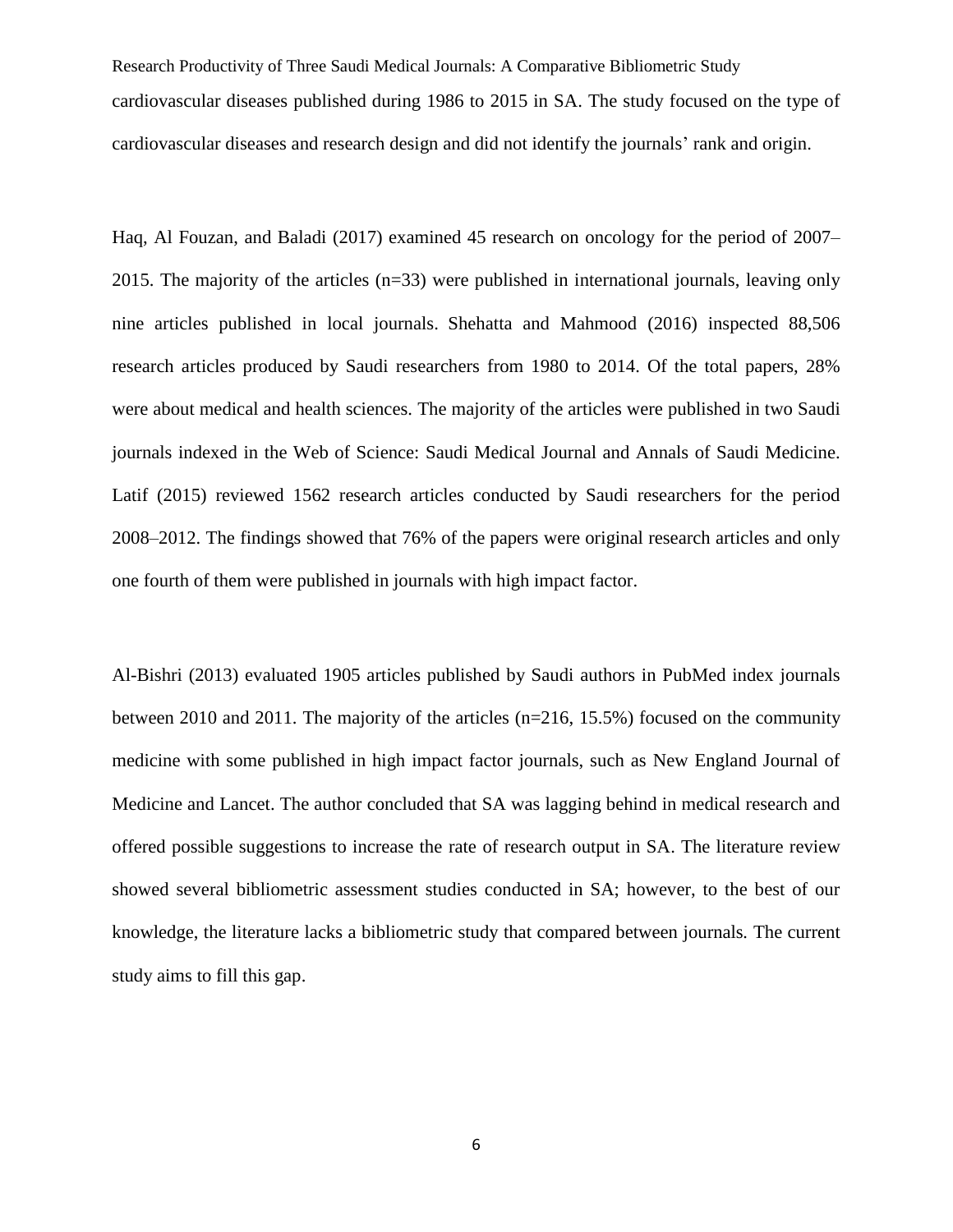#### **3. Results**

#### **3.1 Growth of Publication**

As indicated in Table 1 and Figure 1, 827 articles were published in 64 issues with an average of 12.92 articles per issue in the three journals. JIPH published 439 articles with an average of 14.6 articles per issue in 30 issues. SJMMS published 195 articles with an average of 13.9 articles per issue in 14 issues. JSHA published 193 articles with an average of 9.6 articles per issue in 20 issues. During the period between 2013 and 2017, the maximum of 43 articles and minimum of 8 articles were published in 30 issues of JIPH, the maximum of 20 and minimum of 10 articles were recorded in all 14 issues of SJMMS, and finally the maximum of 12 and minimum of 7 articles were published in 20 issues of JSHA.

| N <sub>o</sub> | Year, Journal &<br>Volume | Issue<br>I   | <b>Issue</b><br>$\mathbf{I}$ | <b>Issue</b><br>III | Issue<br>IV       | <b>Issue</b><br>V | <b>Issue</b><br><b>VI</b> | Total<br>Article<br>Published        | $\%$   |
|----------------|---------------------------|--------------|------------------------------|---------------------|-------------------|-------------------|---------------------------|--------------------------------------|--------|
| $\mathbf{1}$   | 2013 SJMMS V: 6           | 10           | 10                           |                     |                   |                   |                           | 20                                   | 2.42%  |
| $\overline{2}$ | 2014 SJMMS V: 7           | 10           | 11                           | 19                  |                   |                   |                           | 40                                   | 4.84%  |
| 3              | 2015 SJMMS V: 8           | 20           | 16                           | 12                  |                   |                   |                           | 48                                   | 5.80%  |
| $\overline{4}$ | 2016 SJMMS V: 9           | 10           | 13                           | 17                  |                   |                   |                           | 40                                   | 4.84%  |
| 5              | 2017 SJMMS V: 10          | 15           | 18                           | 14                  |                   |                   |                           | 47                                   | 5.68%  |
| 6              | 2013 JSHA V:25            | 8            | 8                            | 8                   | $\overline{7}$    |                   |                           | 31                                   | 3.75%  |
| $\overline{7}$ | 2014 JSHA V:26            | 9            | 9                            | 9                   | 8                 |                   |                           | 35                                   | 4.23%  |
| 8              | 2015 JSHA V:27            | 10           | 10                           | 11                  | 10                |                   |                           | 41                                   | 4.96%  |
| 9              | 2016 JSHA V:28            | 9            | 10                           | 10                  | 11                |                   |                           | 40                                   | 4.84%  |
| 10             | 2017 JSHA V:29            | 11           | 12                           | 12                  | 11                |                   |                           | 46                                   | 5.56%  |
| 11             | 2013 JIPH V: 1            | 8            | 11                           | 13                  | 10                | 11                | 12                        | 65                                   | 7.86%  |
| 12             | 2014 JIPH V: 2            | 10           | 12                           | 11                  | 13                | 10                | 13                        | 69                                   | 8.34%  |
| 13             | 2015 JIPH V: 3            | 11           | 12                           | 13                  | 10                | 14                | 16                        | 76                                   | 9.19%  |
| 14             | 2016 JIPH V: 4            | 15           | 9                            | 19                  | 20                | 19                | 12                        | 94                                   | 11.37% |
| 15             | 2017 JIPH V: 5            | 17           | 16                           | 15                  | 14                | 30                | 43                        | 135                                  | 16.32% |
|                |                           | 173<br>(21%) | 177<br>$(21.4\%)$            | 183<br>$(22.1\%)$   | 114<br>$(13.7\%)$ | 84<br>$(10.1\%)$  | 96<br>$(11.6\%)$          | 827<br>(12.92 articles per<br>issue) |        |

Table 1: Year, Volume and Issue-Wise Distribution of Articles in JIPH, SJMMS, and JSHA.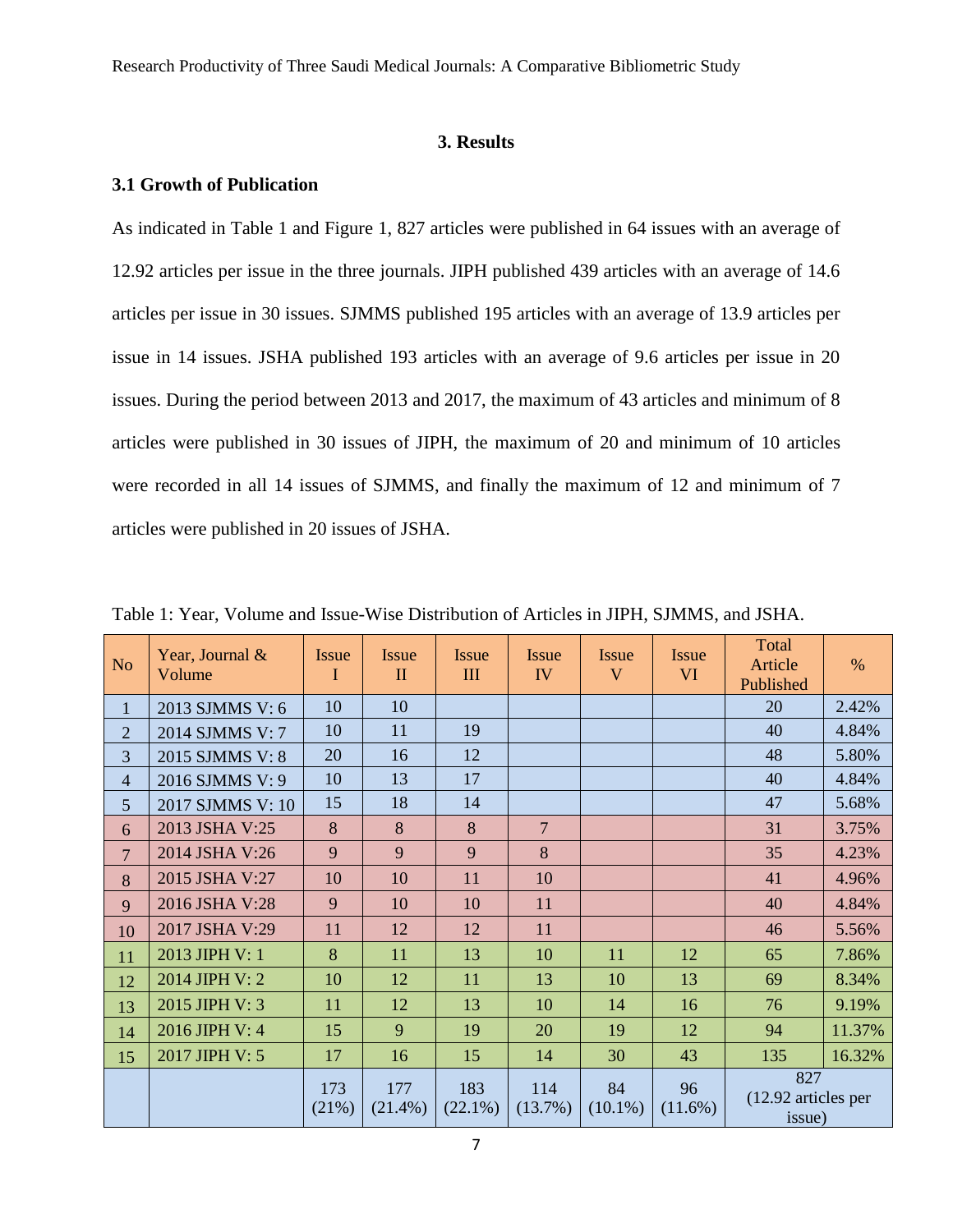

Figure 1. Published research items in JIPH, SJMMS, and JSHA.

#### **3.2 Types of Publication**

Figure 2 and Table 2 present the distrbution of published research according to type. Out of the 827 published papers, 514 (62.15%) were original articles followed by 173 (20.92%) case reports, 82 (9.92%) review articles, and other publication types. Total of 5312 pages was written in the three journals in all types of publication during the targeted period with an average of 6.42 pages per articles. The ratio of the number of pages was higher in SJHA (6.44) than in JIPH (5.14) and SJMMS (4.91). The total of 20,777 references were used to write the 827 research papers with mean value of 25.12 reference per article. The referecnce fraction was higher in JIPH (26.89) comapred to SJHA (23.67) and SJMMS (22.55).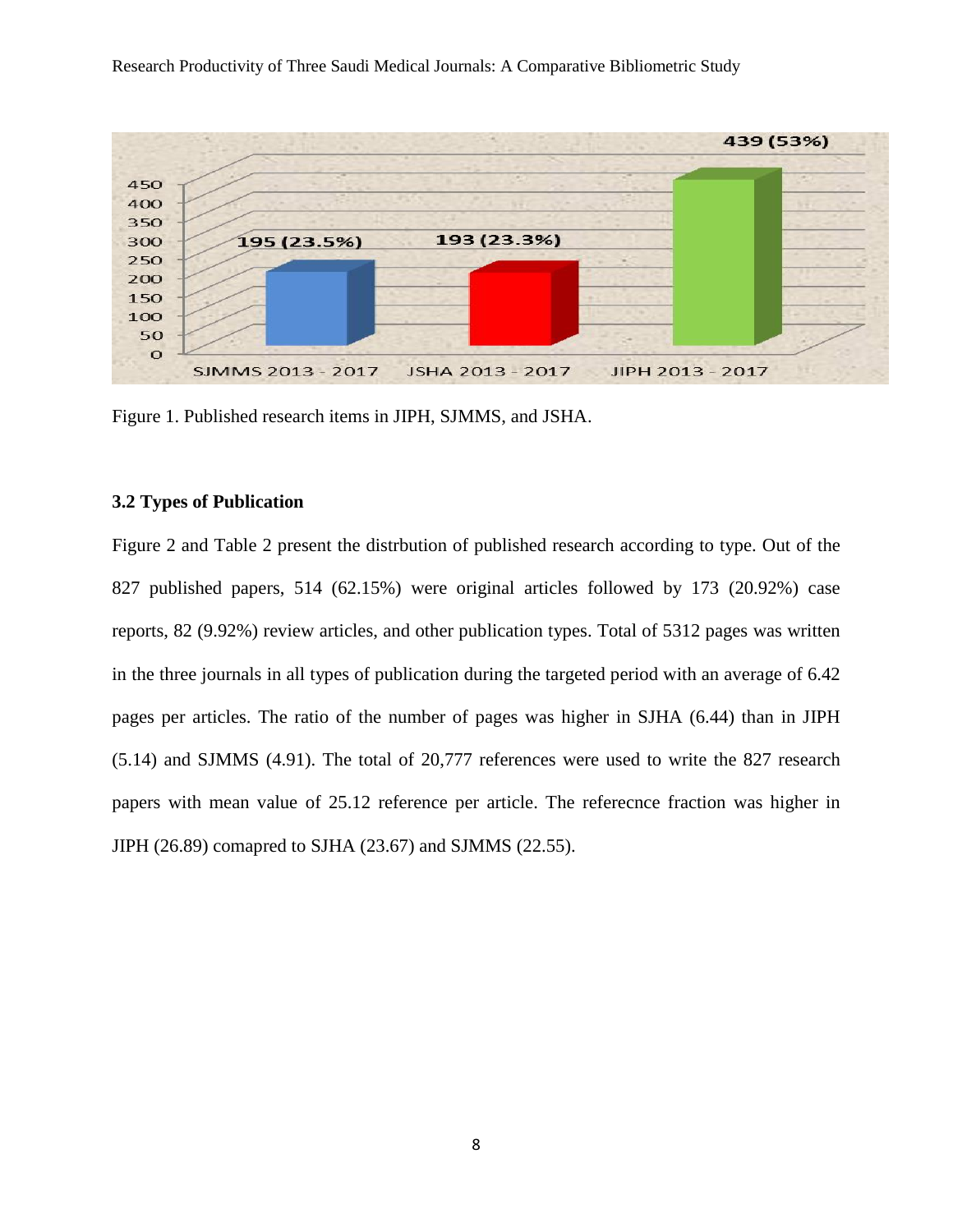| <b>Publication Type</b>     | <b>SJMMS</b><br>$2013 - 2017$<br><b>Total</b> issues<br>14 | <b>JSHA</b><br>$2013 - 2017$<br><b>Total</b> issues<br>20 | <b>JIPH</b><br>$2013 - 2017$<br><b>Total</b> issues<br>30 | Total | $\%$                                  |
|-----------------------------|------------------------------------------------------------|-----------------------------------------------------------|-----------------------------------------------------------|-------|---------------------------------------|
| <b>Original Articles</b>    | 89                                                         | 85                                                        | 340                                                       | 514   | 62.15%                                |
| <b>Review Articles</b>      | 23                                                         | 23                                                        | 36                                                        | 82    | 9.92%                                 |
| <b>Short Communications</b> | $\overline{4}$                                             |                                                           | 23                                                        | 28    | 3.39%                                 |
| <b>Case Reports</b>         | 79                                                         | 84                                                        | 10                                                        | 173   | 20.92%                                |
| <b>Short Reports</b>        | $\theta$                                                   | $\theta$                                                  | 30                                                        | 30    | 3.63%                                 |
| <b>Total Articles</b>       | 195                                                        | 193                                                       | 439                                                       | 827   |                                       |
| Pages                       | 958                                                        | 1244                                                      | 3110                                                      | 5312  | 6.4 pages use<br>per article          |
| <b>Total References</b>     | 4399                                                       | 4569                                                      | 11809                                                     | 20777 | 25.1<br>references use<br>per article |

Table 2. Types of publication and Numbers of Pages and References.



Figure 2. Types of Publication in JIPH, SJMMS, and JSHA.

#### **3.3 Authorship Pattern**

All the 827 research papers were written by 3808 authors with an average of 4.6 authors per article. The number of authors of 439 articles published in JIPH was 2257 authors with an average of 5.1 authors per article. The total of 951 authors with an avarage of 4.92 authors per article published 193 papers in JSHA. The 195 papers that were published in SJMMS were authored by 600 rsearchers with an avarage of 3.07 authors per article. Table 3 shows the total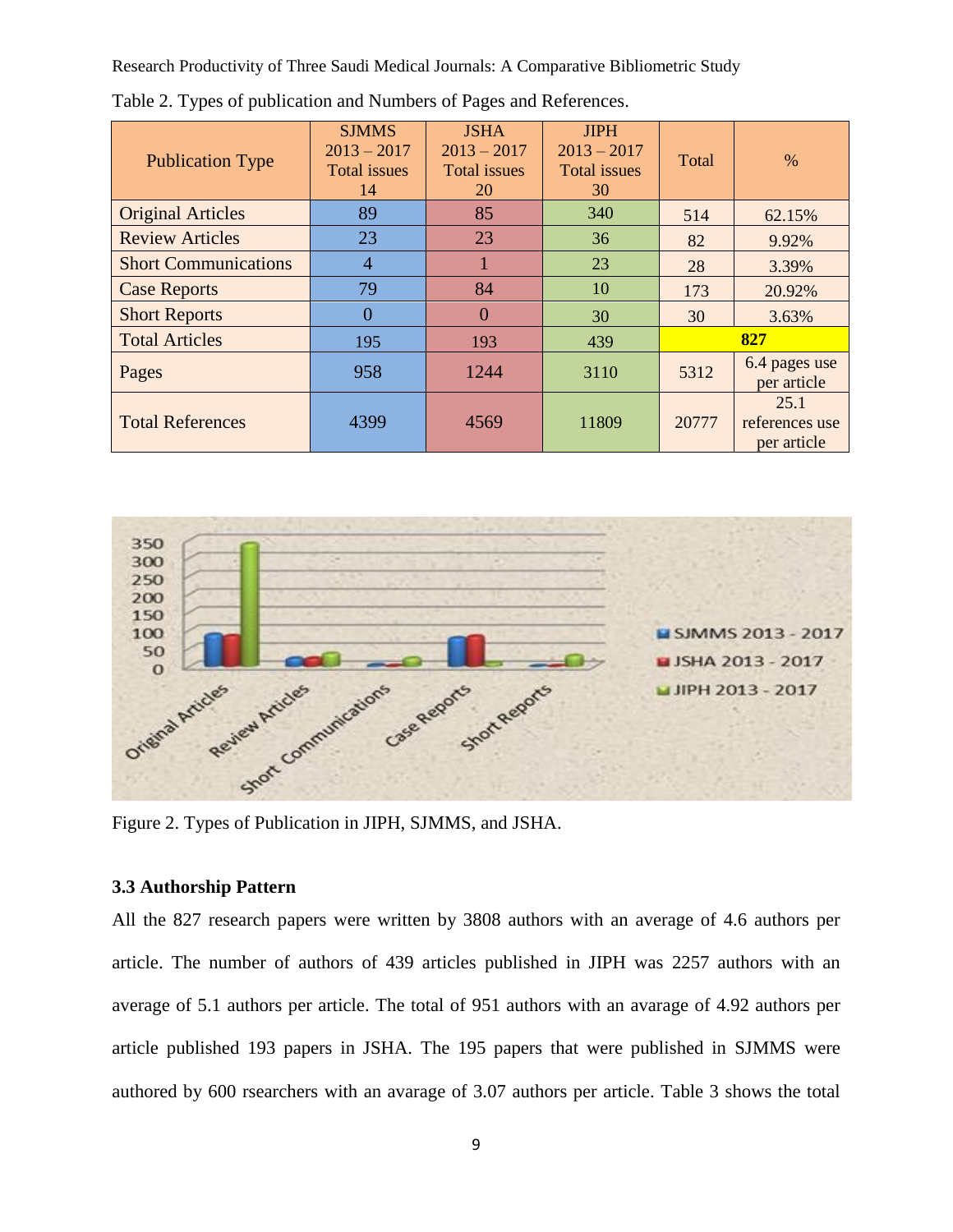number of authors per journal for the period of 2013–2017. Figure 3 depicts that the majority of research articles (n=746; 90.2%) were carried out by groups of researchers rather than by single authors. Only 81 (9.7%) papers were produced by signle authors. Authorship patten disclosed that four authored papers ranked first in order sharing (19.8%) of the total research ouput followed by three authored papers taking 16.9% of the total research contributioins. Only 36 (4.3%) articles were conducted by >10 authors.

Table 3. Total Number of Authors in Published Papers in JIPH, SJMMS, and JSHA.

| Number of Authors    | <b>SJMMS</b><br>$2013 - 2017$<br><b>Total issues</b><br>14 | <b>JSHA</b><br>$2013 - 2017$<br>Total issues<br>20 | <b>JIPH</b><br>$2013 - 2017$<br><b>Total issues</b><br>30 | Total | $\%$                       |
|----------------------|------------------------------------------------------------|----------------------------------------------------|-----------------------------------------------------------|-------|----------------------------|
| <b>Total Authors</b> | 600                                                        | 951                                                | 2257                                                      | 3808  | 4.6 authors<br>per article |



Figure 3. Authorship Pattern of JIPH, SJMMS, and JSHA.

#### **4. Discussion**

Journals are tools that disseminate the scholarly communication among the scientific community around the globe. Bibliometric analyses of the journals' literature provide valuable information in terms of the productivity of authors, type and quality of research, and development of the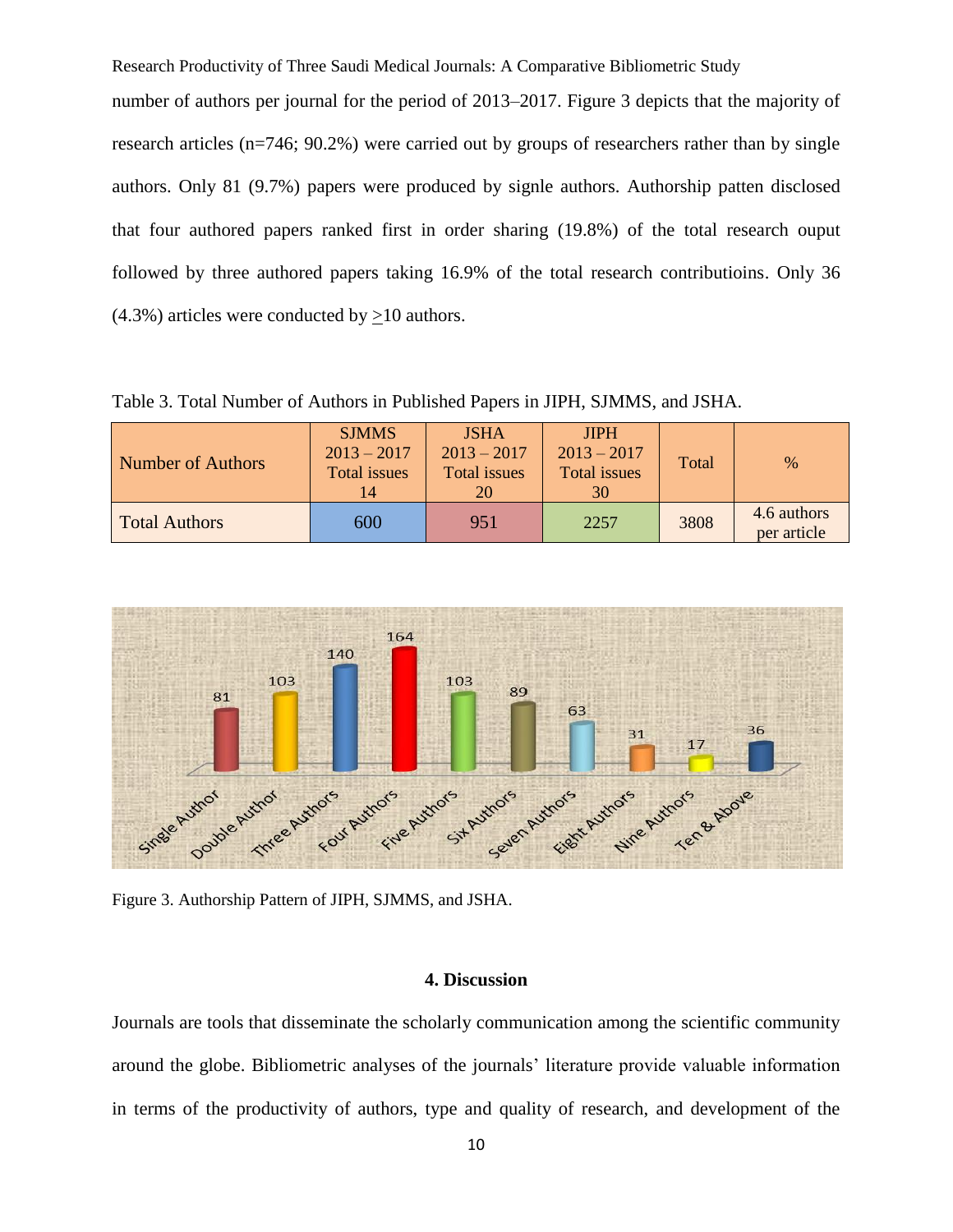Research Productivity of Three Saudi Medical Journals: A Comparative Bibliometric Study journal in a specific field. SA was in the  $50<sup>th</sup>$  position of scientific publication with 2402 papers according to SCImago Journal and Country Rank (SJR, 2018), which is a publically available portal that includes journal and country scientific indicators developed according to the Scopus database. However, the numbers of Saudi scholarly publication were rapidly accelerated in last decade and reached 32<sup>nd</sup> position in 2016 with 19918 papers. The current bibliometric analyzed the literature of three free to access Saudi journals specialized in medicine and medical sciences, public health, and cardiology. This analysis was based on the publications data consisting of 827 research papers published during 2013–2017. The rising tendency of scholarly communication was evident. The total of published research articles in all three journals was 116 in 2013 compared to 187 in 2017. This increase in publication was estimated at 61.20% with 6.77% annual growth rate.

The publication types brought out the fact that the original articles (62.15%) occupied the predominant place among the other types of publication. The authorship pattern of the journals research revealed that the majority of papers are multi-authored, which indicated the research output of the authors is mainly collaborative. Through collaboration, researchers share knowledge that bring in a mixture of positive scientific ideas. However, the unified bylaws for faculty in Saudi universities give more weight to single authored papers compared to multiauthored papers. For example, one of the requirements to be eligible for promotion from assistant professor to associate professor is four published and/or accepted for publication units. A scholarly work is to be counted as 'one unit' if it is single authored, and 'half unit' if it has two authors. If the research was conducted by more than two authors, it will be regarded as 'half unit' for the first author and 'quarter unit' for each of the others (KSAU-HS, 2018). The Ministry of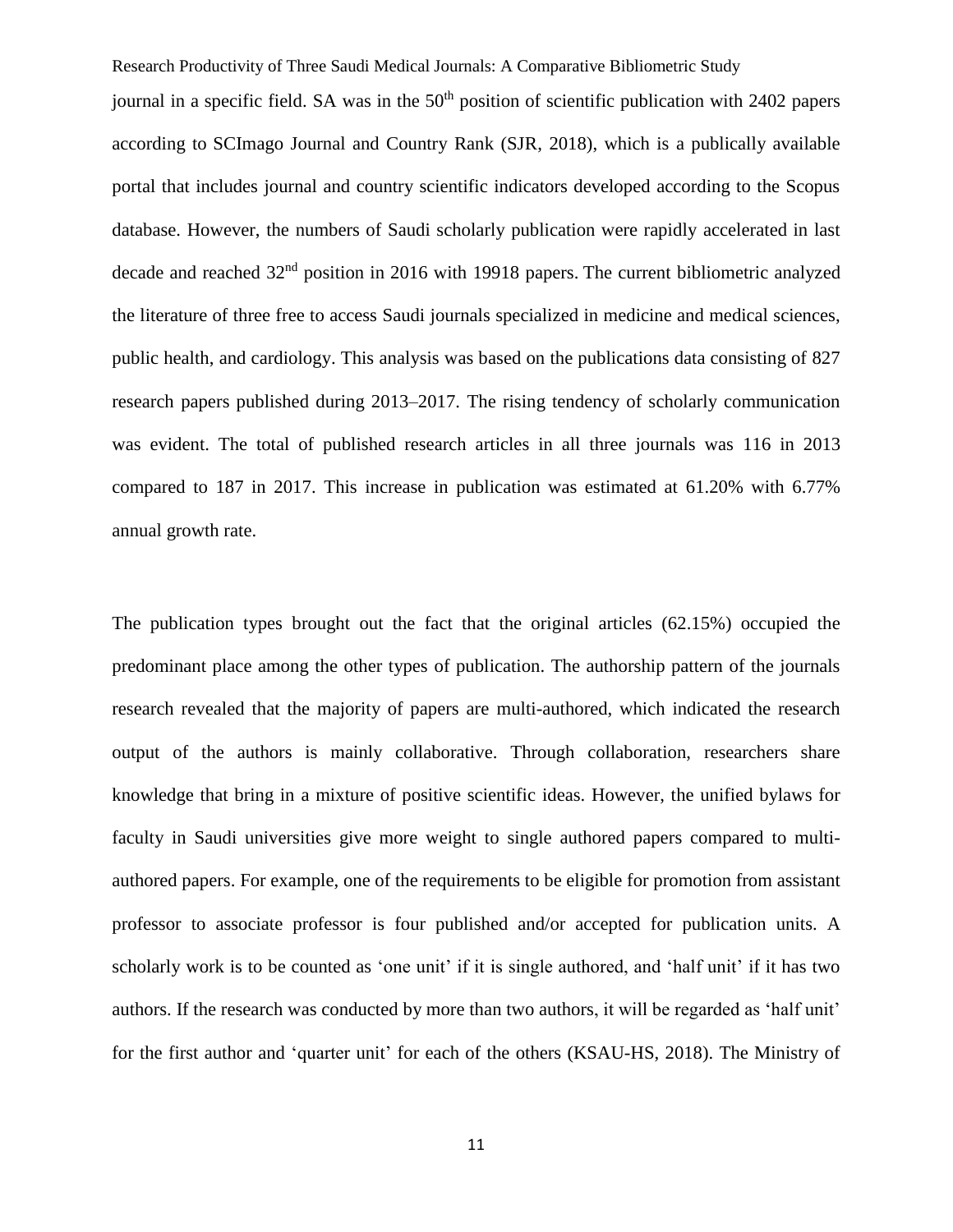Research Productivity of Three Saudi Medical Journals: A Comparative Bibliometric Study Education in SA is recommended to revise this particular bylaw to be in parallel with the trends towards collaborative research, which is gaining currency day-by-day.

#### **5. Conclusions**

The research activities in SA is in a growing path. The comparison of bibliometric indicators of three Saudi medical journals revealed the rising tendency of research publications and the high rate of collaborative research. These journals contributed massive number of research papers (n=827) for the period of 2013–2017. Although not all the published articles in these three journals were carried out in SA, such contribution provides a glowing image about Saudi scientific activities in the global scenario. The unified bylaws for faculty in Saudi universities should give more weight to multi-authored papers.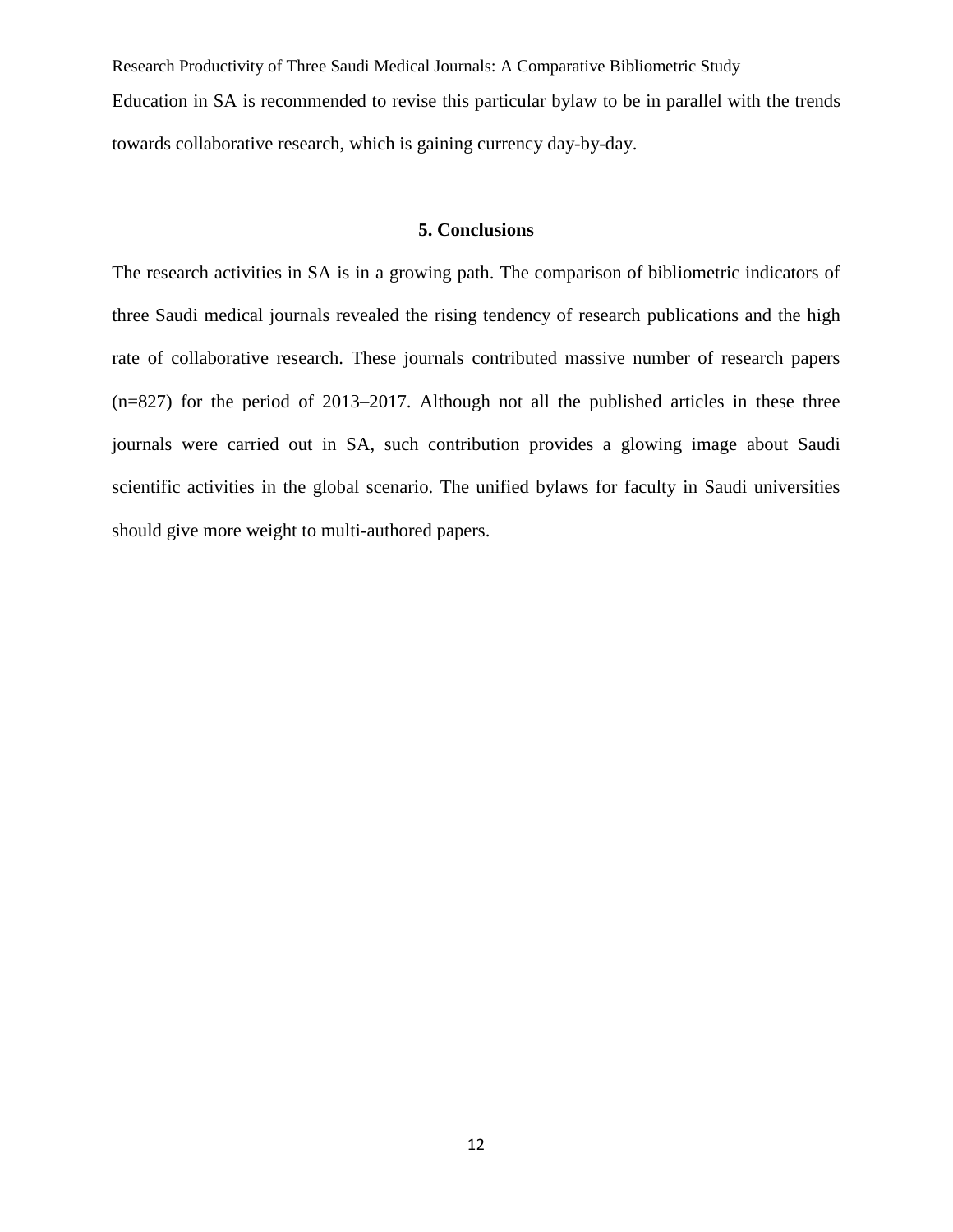#### **References**

- Al-Bishri, J. (2013). Evaluation of biomedical research in Saudi Arabia. *Saudi Medical Journal, 34*(9), 954-959.
- Alhaider, I., Ahmed, K. M., & Gupta, B. M. (2015). Pharmaceutical research in the Kingdom of Saudi Arabia: A scientometric analysis during 2001–2010. *Saudi Pharmaceutical Journal, 23*(3), 215-222.
- Baladi, Z. H., & Umedani, L. V. (2017). Pakistan Journal of Medical Sciences: A bibliometric assessment 2001-2010. *Pakistan journal of medical sciences, 33*(3), 714-719.
- Haq, I., Al Fouzan, K. S., & Baladi, Z. (2017). Oncology research outcome by King Saud bin Abdulaziz University for Health Sciences, Kingdom of Saudi Arabia: A bibliometric appraisal. *International Journal of Library Science, 6*(3), 52-57.
- King Saud bin Abdulaziz University for Health Sciences (2018). Faculty bylaws. Retrieved from [http://dqm.ksau-hs.edu.sa/?page\\_id=15](http://dqm.ksau-hs.edu.sa/?page_id=15)
- Latif, R. (2015). Medical and biomedical research productivity from the Kingdom of Saudi Arabia (2008-2012). *Journal of family & community medicine, 22*(1), 25.
- Meo, S. A., Hassan, A., & Usmani, A. M. (2013). Research progress and prospects of Saudi Arabia in global medical sciences. *European Review for Medical and Pharmacological Sciences, 17(*24), 3265-3271.
- Mohan, B. S., & Rajgoli, I. U. (2017). Mapping of scholarly communication in publications of the Astronomical Society of Australia, Publications of the Astronomical Society of Japan, and Publications of the Astronomical Society of the Pacific: A bibliometric approach. *Science & Technology Libraries, 36*(4), 351-375.
- Pritchard A. (1969). Statistical bibliography or bibliometrics. *Journal of documentation, 25*(4), 348-349.
- Saquib, N., Zaghloul, M. S., Mazrou, A., & Saquib, J. (2017). Cardiovascular disease research in Saudi Arabia: A bibliometric analysis. *Scientometrics, 112*(1), 111-140.
- Scimago Journal and Country Rank (2018). Saudi Arabia. Retrieved from <http://www.scimagojr.com/>
- Shehatta, I., & Mahmood, K. (2016). Research collaboration in Saudi Arabia 1980–2014: Bibliometric patterns and national policy to foster research quantity and quality. *Libri, 66*(1), 13-29.